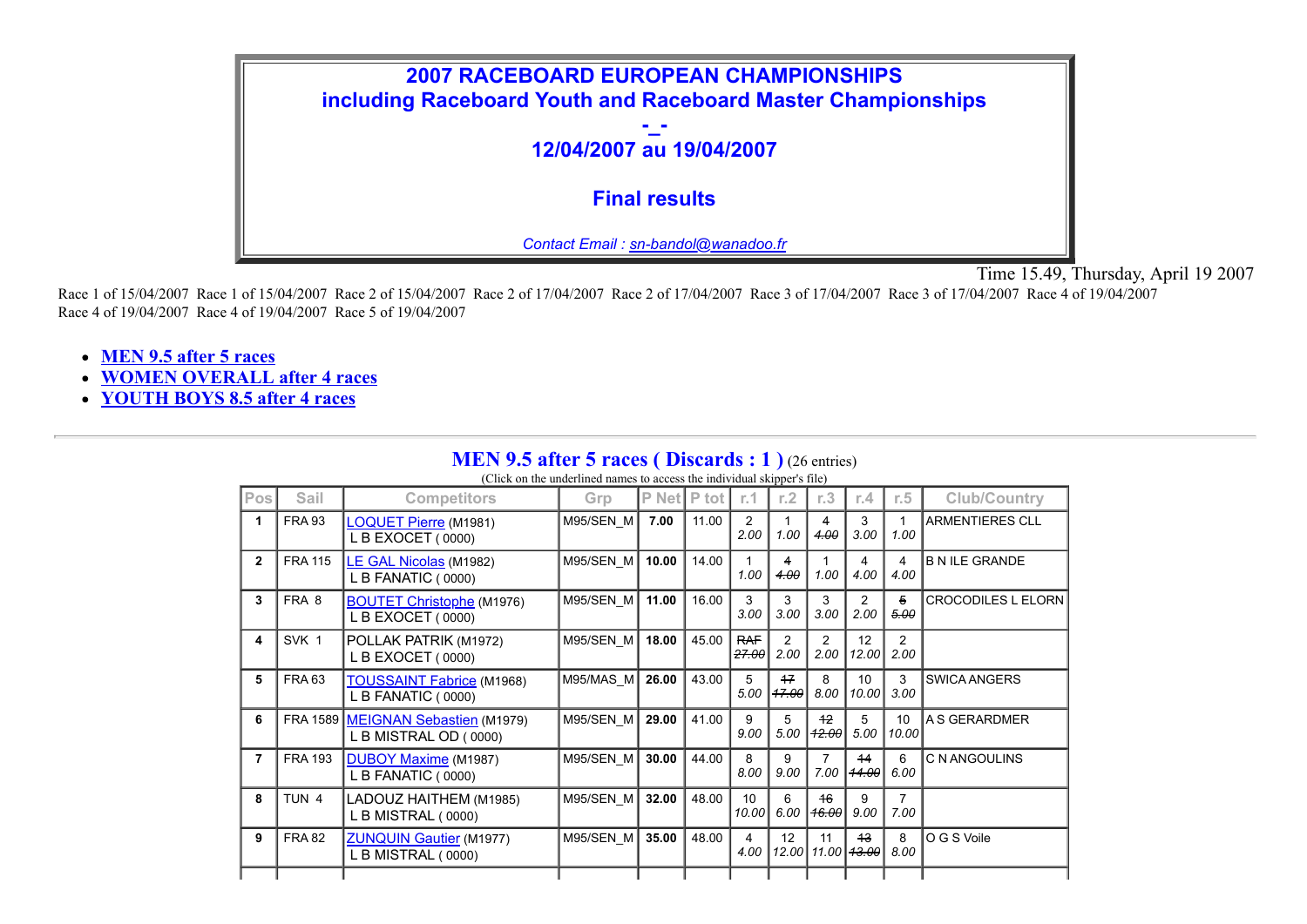| 10 | TUN <sub>2</sub> | ACHOUR KARIM (M1985)<br>L B MISTRAL (0000)                | M95/SEN M   | 36.00  | 51.00  | 6<br>6.00              | 10<br>10.00                  | 5<br>5.00                              | 45<br>45.00                   | 15<br>15.00         |                 |
|----|------------------|-----------------------------------------------------------|-------------|--------|--------|------------------------|------------------------------|----------------------------------------|-------------------------------|---------------------|-----------------|
| 11 | TUN 1            | MRAD ALI (M1986)<br>L B MISTRAL (0000)                    | M95/SEN M   | 36.00  | 53.00  | 12<br>12.00            | 8<br>8.00                    | 9<br>9.00                              | $\overline{7}$<br>7.00        | 17<br>47.00         |                 |
| 12 | <b>FRA 171</b>   | ASIA Jean (M1951)<br>L B MISTRAL (0000)                   | M95/MAS_M   | 38.00  | 55.00  | $+7$<br>$+7.00$        | 11<br>11.00                  | 6<br>6.00                              | 8<br>8.00                     | 13<br>13.00         | YC POINTE ROUGE |
| 13 | <b>CZE 130</b>   | LAVICKY KAREL (M1985)<br>L B MISTRAL (0000)               | M95/SEN M   | 42.00  | 60.00  | 15<br>15.00            | $\overline{7}$<br>7.00       | $+8$<br>18.00                          | 11<br>11.00                   | 9<br>9.00           |                 |
| 14 | TUN <sub>6</sub> | AYACHI SADRY (M1987)<br>L B MISTRAL (0000)                | M95/SEN M   | 55.00  | 77.00  | 11<br>11.00            | 14                           | 10<br>14.00   10.00   <del>22.00</del> | 22                            | 20<br>20.00         |                 |
| 15 | <b>FRA 895</b>   | <b>KONOW Arnaud (M1979)</b><br>L B FANATIC (0000)         | M95/SEN_M   | 56.00  | 72.00  | $+6$<br>16.00          | 15<br>15.00                  | 14<br>14.00                            | 16<br>16.00                   | 11<br>11.00         | C N ANGOULINS   |
| 16 | <b>FRA 76</b>    | VANHELST Jeremy (M1982)<br>L B Mistral (0000)             | M95/SEN_M   | 58.00  | 80.00  | $\overline{7}$<br>7.00 | 22<br>22.00                  | 20<br>20.00                            | 19<br>19.00                   | 12<br>12.00         | O G S Voile     |
| 17 | <b>DEN 72</b>    | KAELDSO JONAS (M1985)<br>RSX (0000)                       | M95/SEN M   | 59.00  | 82.00  | 18<br>18.00            | 18                           | 22<br>18.00 22.00                      | 1<br>1.00                     | 23<br>23.00         |                 |
| 18 | <b>LTU 14</b>    | BERNOTAS JUOZAS (M1989)<br>RSX (0000)                     | M95/SEN M   | 61.00  | 83.00  | 20<br>20.00            | 16<br>16.00                  | 19<br>19.00                            | 6<br>6.00                     | 22<br>22.00         |                 |
| 19 | <b>FRA 88</b>    | <b>FOURNIER Jeanpierre (M1957)</b><br>L B FANATIC (0000)  | M95/MAS M   | 62.00  | 85.00  | 13                     | 23<br>13.00 <del>23.00</del> | 15                                     | 20<br>15.00 20.00             | 14<br>14.00         | O G S Voile     |
| 20 | <b>FRA 123</b>   | <b>MASSETEAU Damien</b> (M1982)<br>L B FANATIC (0000)     | M95/SEN M   | 71.00  | 93.00  | 22                     | 21<br><del>22.00</del> 21.00 | 17                                     | 17<br>17.00 17.00             | 16<br>16.00         | C N ANGOULINS   |
| 21 | <b>LTU 78</b>    | GINTAUTAS BERNOTAS (M1963)<br>L B Mistral (0000)          | M95/MAS M   | 71.00  | 95.00  | 21                     | 24<br>21.00 <del>24.00</del> | 13<br>13.00                            | 18<br>18.00                   | 19<br>19.00         |                 |
| 22 | RUS <sub>3</sub> | AYVAZIYAN VICTOR (M1969)<br>RSX (0000)                    | M95/MAS M   | 72.00  | 95.00  | 14<br>14.00            | 19                           | 23<br>19.00 <del>23.00</del>           | 21<br> 21.00                  | 18<br>18.00         |                 |
| 23 | <b>FRA 14</b>    | <b>LEGRAND Philippe</b> (M1962)<br>L B STARBOARD (0000)   | M95/MAS M   | 82.00  | 109.00 | 19<br>19.00            | 13                           | <b>DNF</b><br>13.00 27.00 23.00        | 23                            | <b>DNS</b><br>27.00 | S N BANDOL      |
| 24 | <b>FRA 531</b>   | <b>CZAPSKI Alexandre (M1976)</b><br>LB(0000)              | M95/SEN_M   | 85.00  | 109.00 | 23<br>23.00            | 20                           | 21<br>20.00 21.00 24.00 21.00          | 24                            | 21                  | O G S Voile     |
| 25 | <b>FRA 158</b>   | <b>SASSARONE Christophe (M1967)</b><br>L B FANATIC (0000) | M95/MAS M   | 97.00  | 123.00 | 24<br>24.00 l          | 26                           | 24<br>2 <del>6.00</del> 24.00 25.00    | 25                            | 24<br>24.00         | C FOS VOILE     |
| 26 | <b>FRA 322</b>   | <b>RENAULDON Philippe (M1977)</b><br>RSX (0000)           | $M95/SEN$ M | 102.00 | 129.00 | 25                     | 25<br>25.00 25.00            | 25                                     | <b>DNS</b><br>$25.00$ $27.00$ | <b>DNS</b><br>27.00 | U S MELUN VOILE |

Penalties and redress : 5 (1 DNF, 3 DNS, 1 RAF, )

[Retour début de page]

## **WOMEN OVERALL after 4 races ( Discards : 1 )** (12 entries)

(Click on the underlined names to access the individual skipper's file)

| $P_{OS_1}$ | Sail          | Competitors                                           | Grp         | <b>P</b> Net P tot |      |      |      |                 | <b>CONTRACTOR</b> | <b>AND</b><br>i i Filipina |                |
|------------|---------------|-------------------------------------------------------|-------------|--------------------|------|------|------|-----------------|-------------------|----------------------------|----------------|
|            | <b>FRA 27</b> | <b>NOYER Celine (F1982)</b><br>L B MISTRAL (<br>0000) | IWOM/SEN WI | 5.00               | 8.00 | 1.00 | 1.00 | <del>3.00</del> | 3.00 l            |                            | I SWICA ANGERS |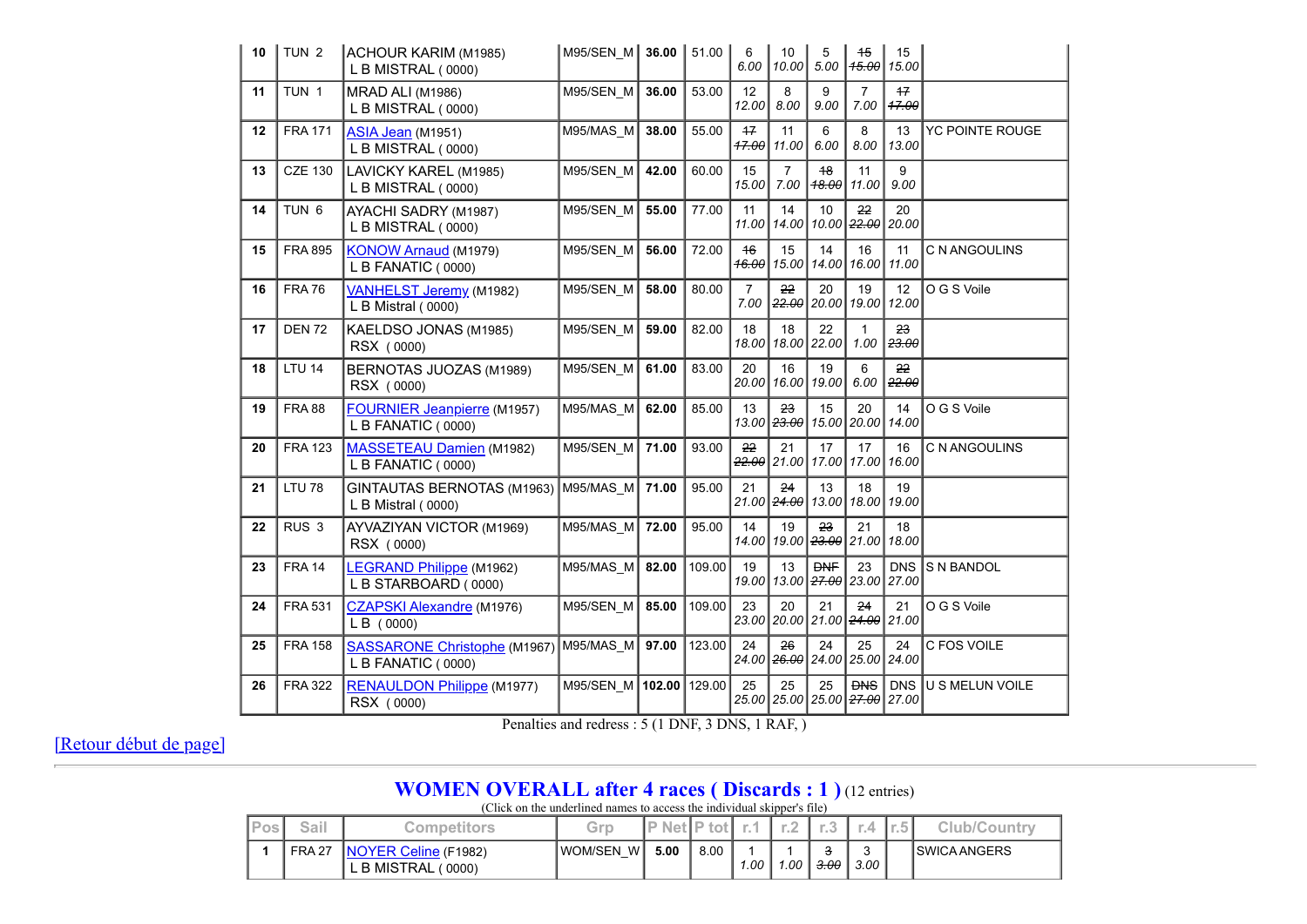| $\mathbf{2}$ |                  | FRA 188 MEROUR Amandine (F1988)<br>HYBRID BIC (0000)     | WOM/Y GIR | 6.00  | 9.00  | 3<br>$-3.00$             | 3<br>3.00                      | 2<br>2.00                   | 1.00                | <b>AMATH KAKIKOUKA</b>    |
|--------------|------------------|----------------------------------------------------------|-----------|-------|-------|--------------------------|--------------------------------|-----------------------------|---------------------|---------------------------|
| 3            |                  | FRA 140 GOURDIN Frederique (F1974)<br>L B FANATIC (0000) | WOM/SEN W | 8.00  | 15.00 | 4<br>4.00                | 2<br>2.00                      | 7<br>7.00                   | 2<br>2.00           | <b>U S MELUN VOILE</b>    |
| 4            |                  | FRA 862 BOULEY Fanny (F1989)<br>HYBRID BIC (0000)        | WOM/Y GIR | 10.00 | 17.00 | 7<br>7.00                | 4<br>4.00                      | 1.00                        | 5<br>5.00           | <b>S R ROCHELAISES</b>    |
| 5            | <b>FRA 31</b>    | <b>LE GUIBAN Charlotte (F1989)</b><br>HYBRID BIC (0000)  | WOM/Y GIR | 11.00 | 17.00 | 2<br>2.00                | 5<br>5.00                      | 6<br>6.00                   | 4<br>4.00           | DOUARNENEZ VOILE          |
| 6            |                  | FRA 881 DUPRE Lea (F1988)<br>HYBRID BIC (0000)           | WOM/Y_GIR | 16.00 | 25.00 | 5<br>5.00                | 7<br>7.00                      | 4<br>4.00                   | 9<br>9.00           | <b>S R ROCHELAISES</b>    |
| 7            |                  | FRA 501   VILAIN Alice (F1989)<br>HYBRID BIC (0000)      | WOM/SEN W | 17.00 | 25.00 | 6<br>6.00                | 6<br>6.00                      | 5<br>5.00                   | 8<br>8.00           | O G S Voile               |
| 8            |                  | FRA 119 BOSSARD Salome (F1990)<br>HYBRID BIC (0000)      | WOM/Y GIR | 23.00 | 32.00 | 9<br>9.00                | 8<br>8.00                      | 9<br>9.00                   | 6<br>6.00           | <b>CROCODILES L ELORN</b> |
| 9            | <b>BUL 121</b>   | MAVRODIEVA PEPA (F1985)<br>RSX (0000)                    | WOM/SEN W | 23.00 | 36.00 | 8<br>8.00                | <b>DNF</b><br><del>13.00</del> | 8<br>8.00                   | 7.00                |                           |
| 10           | UKR 1            | DROZD LUSKA (F1991)<br>RSX (0000)                        | WOM/Y GIR | 30.00 | 40.00 | 40<br>10.00              | 10                             | 10<br>10.00   10.00   10.00 | 10                  | TERNOPIL WIND CLUB        |
| 11           | LTU <sub>1</sub> | <b>JUODESKAITE MONIKA (M1991)</b><br>RSX (0000)          | WOM/Y GIR | 33.00 | 45.00 | $+2$<br><del>12.00</del> | 11<br>11.00                    | 11<br>11.00                 | 11<br>11.00         |                           |
| 12           | <b>FRA 451</b>   | <b>BERTHOU Julie</b> (F1992)<br>HYBRID BIC (0000)        | WOM/Y GIR | 33.00 | 46.00 | 11<br>11.00              | 9<br>9.00                      | <b>DNF</b><br>43.00         | <b>DNS</b><br>13.00 | AV CARRY LE ROUET         |

Penalties and redress : 3 (2 DNF, 1 DNS, )

[Retour début de page]

## **YOUTH BOYS 8.5 after 4 races ( Discards : 1 )** (24 entries)

(Click on the underlined names to access the individual skipper's file)

| <b>Pos</b>   | Sail           | <b>Competitors</b>                                           | Grp       | P.    | Net P tot | r.1                   | r.2       | r.3                    | r.4                    | r.5 | <b>Club/Country</b>       |
|--------------|----------------|--------------------------------------------------------------|-----------|-------|-----------|-----------------------|-----------|------------------------|------------------------|-----|---------------------------|
|              | <b>FRA 218</b> | LHUILLIER Maxime (M1989)<br>HYBRID BIC (0000)                | YB8/Y BOY | 7.00  | 12.00     | 3<br>3.00             | 2<br>2.00 | $\overline{2}$<br>2.00 | 5<br>5.00              |     | <b>CROCODILES L ELORN</b> |
| $\mathbf{2}$ | <b>FRA 299</b> | LEDOUX Reml (M1989)<br>HYBRID BIC (0000)                     | YB8/Y BOY | 7.00  | 13.00     | 5<br>5.00             | 6<br>6.00 | 1.00                   | 1.00                   |     | CNBPP                     |
| 3            | <b>FRA 318</b> | <b>CONGAR SCALABRIN Florian (M1989)</b><br>HYBRID BIC (0000) | YB8/Y BOY | 8.00  | 13.00     | $\mathcal{P}$<br>2.00 | 3<br>3.00 | 5<br>5.00              | 3<br>3.00              |     | <b>CROCODILES L ELORN</b> |
| 4            | <b>FRA 111</b> | <b>CONGAR SCALABRIN Juliano (M1989)</b><br>HYBRID BIC (0000) | YB8/Y BOY | 8.00  | 22.00     | 1.00                  | 4<br>4.00 | 3<br>3.00              | 44<br><del>14.00</del> |     | <b>CROCODILES L ELORN</b> |
| 5            | <b>FRA 26</b>  | <b>BEHREL Morgann</b> (M1990)<br>HYBRID BIC (0000)           | YB8/Y BOY | 16.00 | 27.00     | 8<br>8.00             | 1.00      | 7.00                   | $+4$<br>11.00          |     | <b>CROCODILES L ELORN</b> |
| 6            | <b>FRA 46</b>  | <b>BELBEOCH Christophe (M1989)</b><br>HYBRID BIC (0000)      | YB8/Y BOY | 16.00 | 29.00     | 7<br>7.00             | 5<br>5.00 | 4.00                   | $+3$<br>13.00          |     | <b>CROCODILES L ELORN</b> |
|              | <b>FRA 156</b> | <b>GUEGUEN Joseph (M1991)</b>                                | YB8/Y BOY | 18.00 | 27.00     | 4<br>4.00             | 9<br>9.00 | 8<br>8.00              | 6<br>6.00              |     | <b>CROCODILES L ELORN</b> |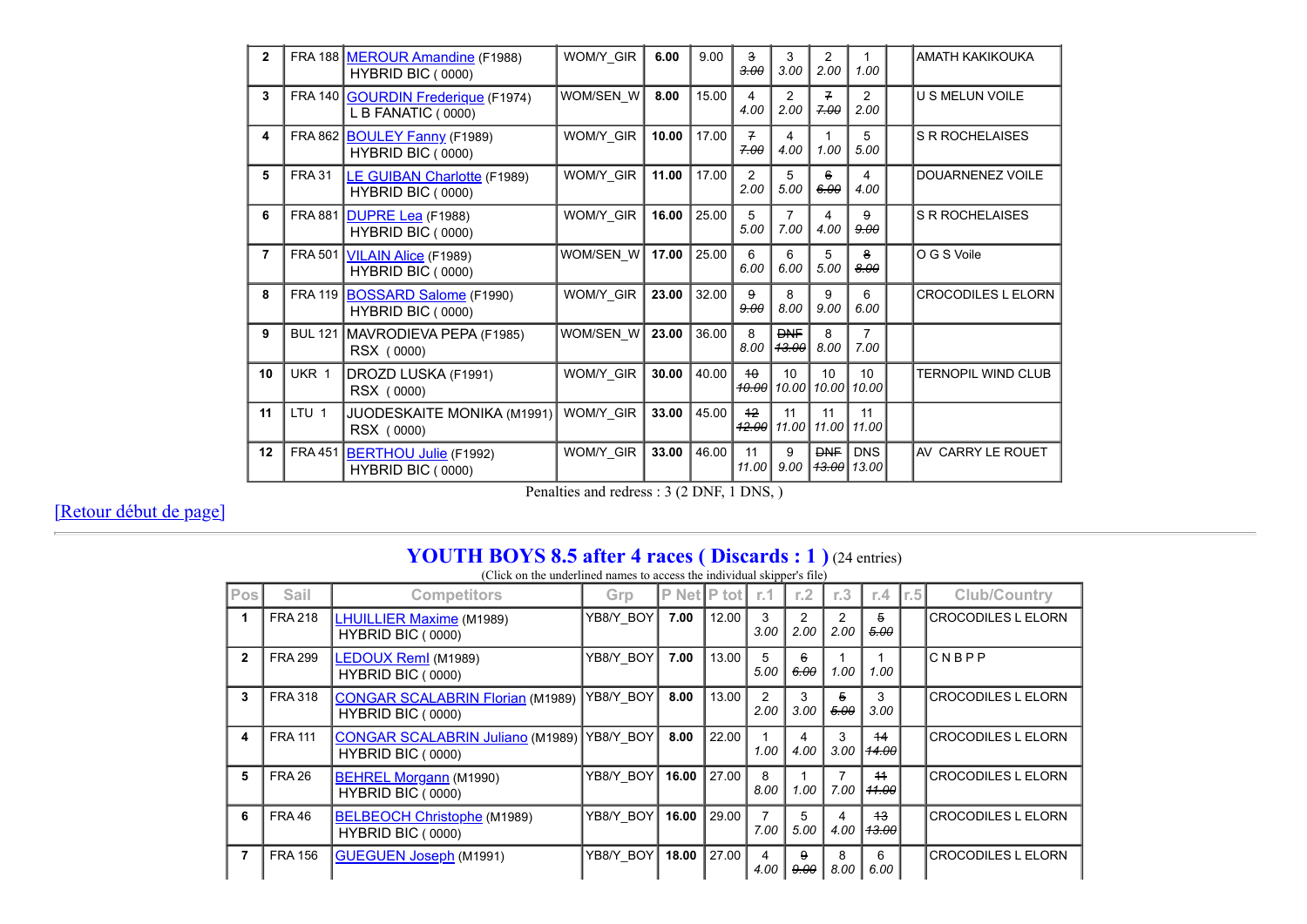|    |                 | HYBRID BIC (0000)                                         |           |       |       |                          |                                        |             |                                |                           |
|----|-----------------|-----------------------------------------------------------|-----------|-------|-------|--------------------------|----------------------------------------|-------------|--------------------------------|---------------------------|
| 8  | FRA 4           | <b>WATIER Timothee (M1988)</b><br>HYBRID PACER (0000)     | YB8/Y BOY | 21.00 | 34.00 | 13<br>43.00              | $\overline{7}$<br>7.00                 | 10<br>10.00 | 4<br>4.00                      | C V VILLENEUVE DASCO      |
| 9  | <b>FRA 83</b>   | <b>GASPARIAN Alexandre (M1991)</b><br>HYBRID BIC (0000)   | YB8/Y BOY | 22.00 | 45.00 | 6<br>6.00                | 23<br>23.00                            | 9<br>9.00   | $\overline{7}$<br>7.00         | C N ANGOULINS             |
| 10 | <b>FRA 43</b>   | <b>ANDRE Vianney (M1990)</b><br>HYBRID BIC (0000)         | YB8/Y BOY | 24.00 | 34.00 | 10<br>40.00              | 8<br>8.00                              | 6<br>6.00   | 10 <sup>°</sup><br>10.00       | E V FOURAS                |
| 11 | <b>FRA 66</b>   | <b>NOESMOEN Pierre (M1988)</b><br>HYBRID EXOCET (0000)    | YB8/Y BOY | 26.00 | 38.00 | $+2$<br><del>12.00</del> | 12<br>12.00                            | 12<br>12.00 | $\overline{2}$<br>2.00         | <b>S N SABLAIS</b>        |
| 12 | <b>FRA 266</b>  | <b>GUAY Antoine</b> (M1989)<br>HYBRID BIC (0000)          | YB8/Y BOY | 29.00 | 54.00 | 11                       | 10<br>11.00   10.00 <del>  25.00</del> | <b>DNF</b>  | 8<br>8.00                      | <b>CROCODILES L ELORN</b> |
| 13 | <b>FRA 81</b>   | LE VAILLANT Pol (M1991)<br>HYBRID Bic (0000)              | YB8/Y_BOY | 34.00 | 52.00 | 9<br>9.00                | 14<br>14.00                            | 11<br>11.00 | 48<br><del>18.00</del>         | <b>S R ROCHELAISES</b>    |
| 14 | <b>FRA 117</b>  | DUBAELLE Tom (M1992)<br>HYBRID BIC (0000)                 | YB8/Y BOY | 40.00 | 55.00 | 14                       | 11<br>14.00 11.00 <del>15.00</del>     | 45          | 15<br>15.00                    | C N WIMEREUX              |
| 15 | <b>FRA 151</b>  | LAJOUS Francois (M1991)<br>HYBRID BIC (0000)              | YB8/Y BOY | 42.00 | 67.00 | $0$<br>25.00             | 13<br> 13.00                           | 13<br>13.00 | 16<br>16.00                    | <b>CROCODILES L ELORN</b> |
| 16 | <b>FRA 265</b>  | <b>BERNARD Laurent (M1990)</b><br>HYBRID STARBOARD (0000) | YB8/Y_BOY | 46.00 | 68.00 | 15                       | 15<br>15.00 15.00                      | 16          | 22<br>16.00 22.00              | S N BANDOL                |
| 17 | <b>FRA 24</b>   | <b>DUFRANE Antoine (M1990)</b><br>HYBRID PACER (0000)     | YB8/Y BOY | 47.00 | 72.00 | $0$<br>25.00             | 17<br>17.00                            | 18          | 12 <sup>2</sup><br>18.00 12.00 | <b>C V VALENCIENNES</b>   |
| 18 | <b>FRA 512</b>  | <b>JOUHAUD Guillaume (M1991)</b><br>HYBRID BIC (0000)     | YB8/Y BOY | 52.00 | 73.00 | 16                       | 19<br>16.00 19.00                      | 17          | 24<br>17.00 <del>21.00</del>   | N C MIRAMAS               |
| 19 | <b>FRA 37</b>   | DALLE Gaspard (M1992)<br>HYBRID PRODIGY (0000)            | YB8/Y_BOY | 53.00 | 73.00 | 18<br>18.00              | 16<br> 16.00                           | 19<br>19.00 | 20<br>20.00                    | <b>ARMENTIERES CLL</b>    |
| 20 | <b>GER 1001</b> | SCHLIEMANN Oliver-Tom (M1991)<br>HYBRID RSX (0000)        | YB8/Y BOY | 53.00 | 78.00 | <b>RAF</b>               | 24<br><del>25.00</del> 24.00           | 20<br>20.00 | 9<br>9.00                      |                           |
| 21 | <b>FRA 181</b>  | <b>CARDON Thomas (M1988)</b><br>HYBRID PACER (0000)       | YB8/Y_BOY | 54.00 | 77.00 | 17                       | 18<br>17.00 18.00 <del>23.00</del>     | 23          | 19<br>19.00                    | <b>CISPA CALAIS</b>       |
| 22 | <b>FRA41</b>    | DENEL Jules (M1990)<br>HYBRID RSX (0000)                  | YB8/Y BOY | 55.00 | 78.00 | 19                       | 22<br>19.00 22.00                      | 14          | 23<br>14.00 23.00              | C N WIMEREUX              |
| 23 | <b>FRA 92</b>   | RAVAUT Antoine (M1989)<br>HYBRID PAC ER (0000)            | YB8/Y BOY | 60.00 | 85.00 | $0$                      | 21<br><del>25.00</del> 21.00 22.00     | 22          | 17<br>17.00                    | C V VILLENEUVE DASCQ      |
| 24 | <b>FRA 69</b>   | RANSON Edouard (M1990)<br>RSX (0000)                      | YB8/Y BOY | 61.00 | 85.00 | 20                       | 20<br>20.00 20.00 21.00 24.00          | 21          | 24                             | <b>CISPA CALAIS</b>       |

Penalties and redress : 5 (1 DNF, 3 OCS, 1 RAF, )

[Retour début de page]

**ROUANNE Serge Président du Comité de Course** **VIDAL Claude-michel Président du Comité de Réclamation**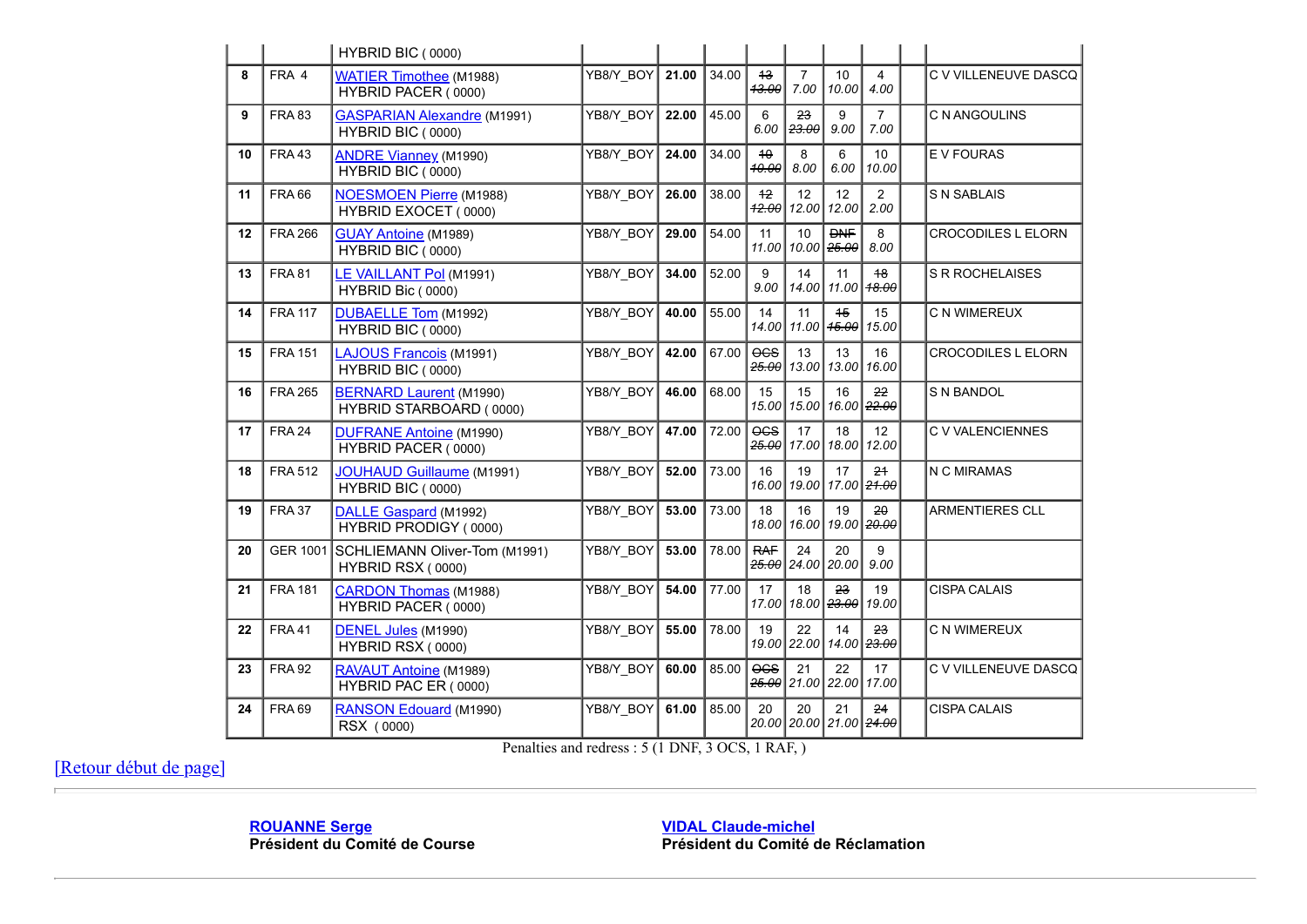Produit le 19/04/2007 par logiciel FReg2007 (vers. 10/03/2007) © 2001/2006